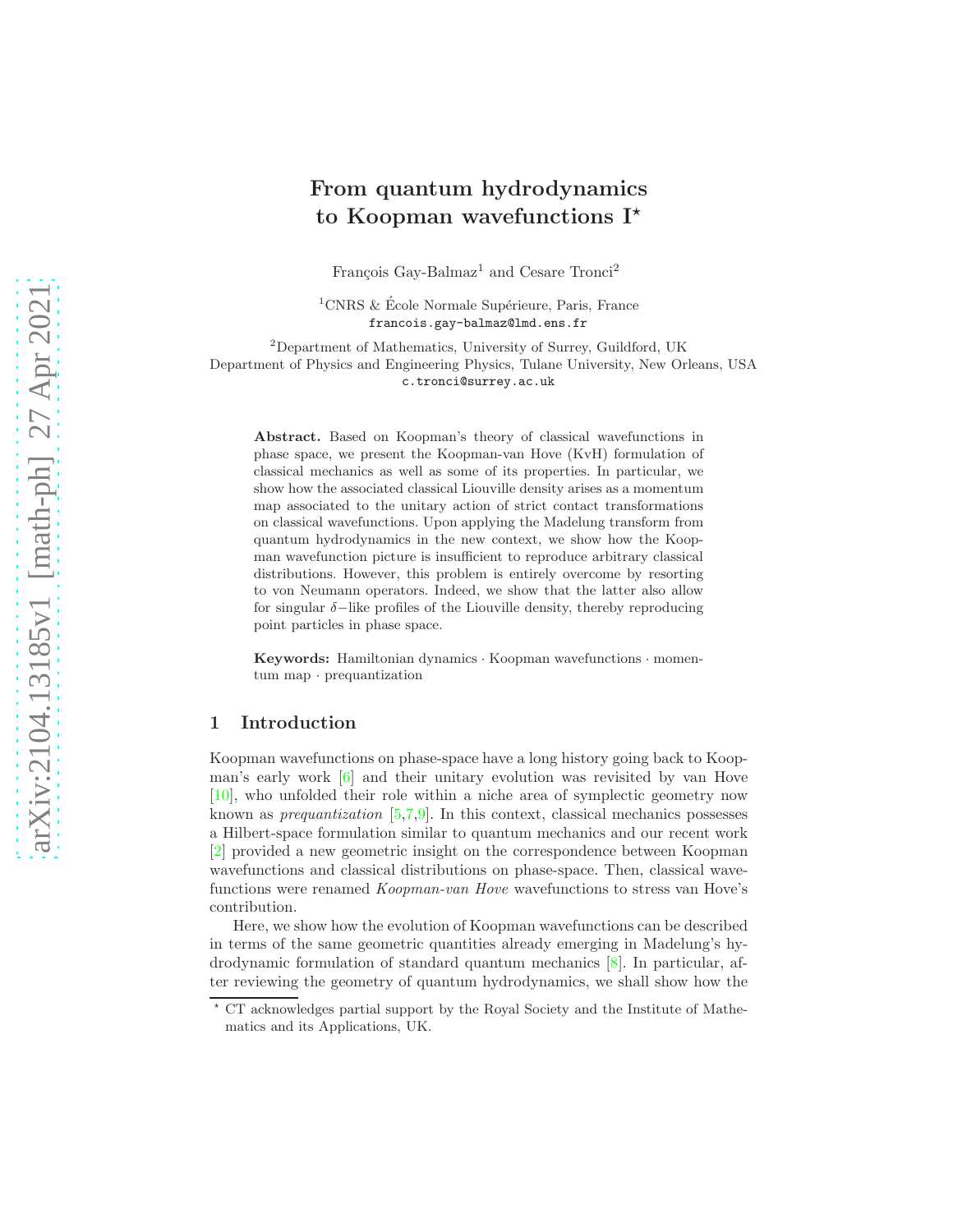introduction of density and momentum variables on phase-space leads to an alternative geometric description of Koopman classical mechanics. While most of our discussion is based on  $[4]$  (where further details can be found), here we shall also show that this picture naturally allows for  $\delta$ -like particle solutions, whose occurrence is instead questionable in the Hilbert-space wavefunction picture.

## 2 Geometry of quantum hydrodynamics

Madelung's equation of quantum hydrodynamics are obtained by replacing the polar form  $\psi(t, x) = \sqrt{D(t, x)}e^{-iS(t, x)/\hbar}$  of the wavefunction into Schrödinger's equation  $i\hbar \partial_t \psi = -m^{-1}\hbar^2 \Delta \psi/2 + V \psi$ . Then, defining the velocity vector field  $v = \nabla S/m$  leads to the well-known set of hydrodynamic equations

<span id="page-1-0"></span>
$$
\partial_t v + v \cdot \nabla v = -\frac{1}{m} \nabla \left( V + \frac{\hbar^2}{2m} \frac{\Delta \sqrt{D}}{\sqrt{D}} \right) \qquad \partial_t D + \text{div}(Dv) = 0. \tag{1}
$$

Madelung's equations were the point of departure for Bohm's interpretation of quantum dynamics [\[1\]](#page-7-8), in which the integral curves of  $v(x, t)$  are viewed as the genuine trajectories in space of the physical quantum particles. The fact that a hydrodynamic system arises from the Schrödinger equation is actually a consequence of an intrinsic geometric structure underlying the hydrodynamic density and momentum variables D and  $\mu = D\nabla S$ .

Madelung's momentum map. Madelung's equations [\(1\)](#page-1-0) can be geometrically explained by noticing that the map

<span id="page-1-1"></span>
$$
\mathcal{J}: L^{2}(M, \mathbb{C}) \to \mathfrak{X}(M)^{*} \times \text{Den}(M), \n\mathcal{J}(\psi) = (\hbar \operatorname{Im}(\psi^{*} \nabla \psi), |\psi|^{2}) = (mDv, D)
$$
\n(2)

is an equivariant momentum map. Here,  $L^2(M,\mathbb{C})$  is the Hilbert space of quantum wavefunctions, while  $\mathfrak{X}(M)^* \times \text{Den}(M)$  is the dual space to the semidirectproduct Lie algebra  $\mathfrak{X}(M) \otimes \mathfrak{F}(M)$ . The momentum map structure of [\(2\)](#page-1-1) is associated to the following unitary representation of the semidirect-product group  $\text{Diff}(M)\,\circledS\,\mathcal{F}(M,S^1)\,$  on  $L^2(M,\mathbb{C})$ :

<span id="page-1-2"></span>
$$
\psi \mapsto \sqrt{J_{\chi}^{-1}} \left( e^{-i\varphi/\hbar} \psi \right) \circ \chi^{-1}, \qquad (\chi, e^{i\varphi}) \in \text{Diff}(M) \circledS \mathcal{F}(M, S^1), \qquad (3)
$$

where  $J_{\chi} = \det \nabla \chi$  is the Jacobian determinant of  $\chi$ . The notation is as follows:  $\text{Diff}(M)$  is the group of diffeomorphisms of M,  $\mathfrak{X}(M)$  is its Lie algebra of vector fields, and  $\mathcal{F}(M, S^1)$  is the space of  $S^1$ -valued functions on M. Being an equivariant momentum map,  $\mathcal J$  is a Poisson map hence mapping Schrödinger's Hamiltonian dynamics on  $L^2(M, \mathbb{C})$  to Lie-Poisson fluid dynamics on  $\mathfrak{X}(M)^* \times \text{Den}(M)$ . Definition of momentum maps. Without entering the technicalities involved in the construction of semidirect-product groups, here we simply recall the definition of momentum maps. Given a Poisson manifold  $(P, \{,\})$  and a Hamiltonian action of a Lie group G on P, we call  $\mathcal{J}: P \to \mathfrak{g}^*$  a momentum map if it satisfies  $\{f, \langle J, \xi \rangle\} = \xi_P[f]$ . Here, g denotes the Lie algebra of G and  $\mathfrak{g}^*$  its dual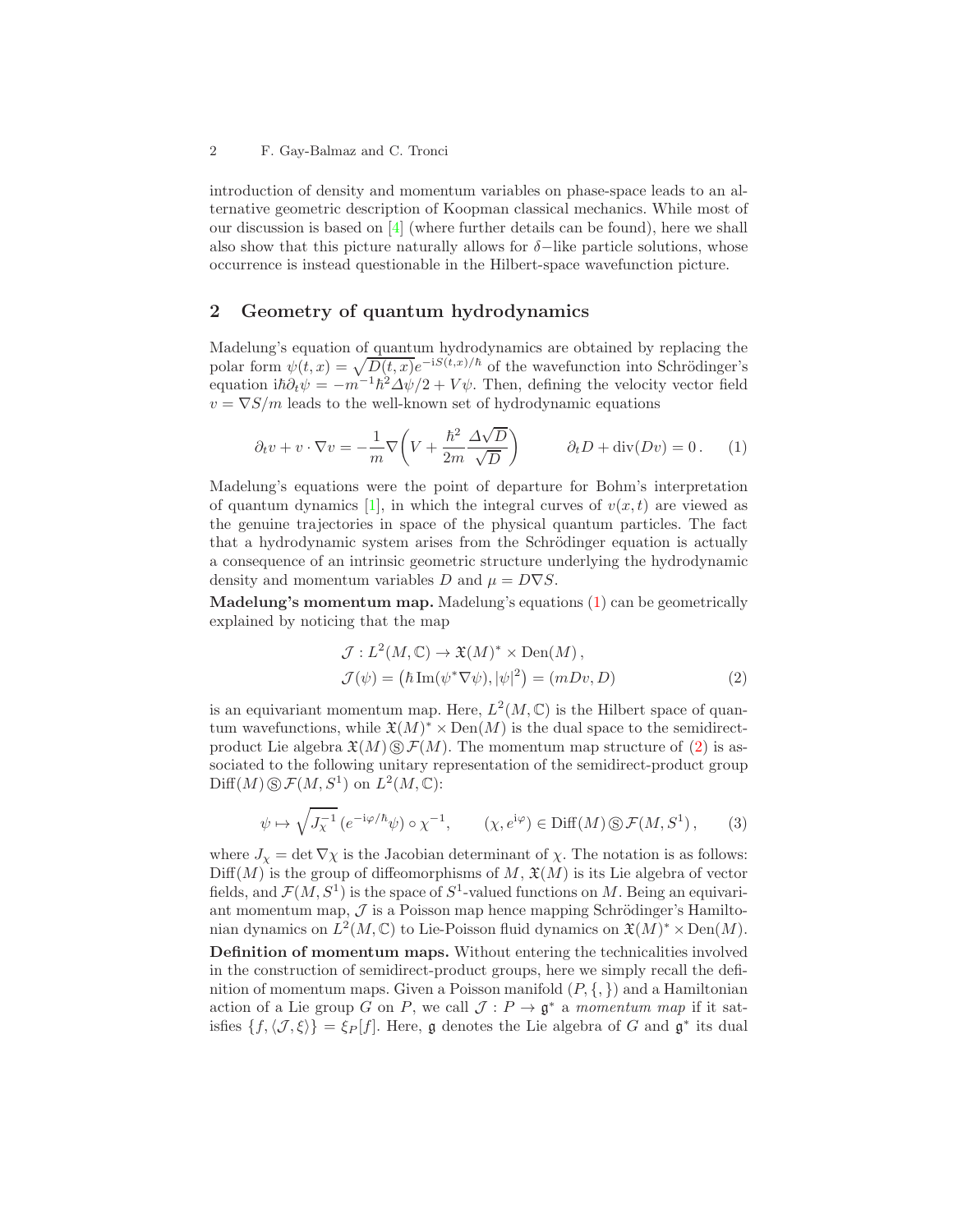space,  $\xi_P$  is the infinitesimal generator of the G-action  $\Phi_q : P \to P$  and  $\langle \cdot, \cdot \rangle$ is the natural duality pairing on  $g^* \times g$ . A momentum map is equivariant if  $\mathrm{Ad}^*_g \mathcal{J}(p) = \mathcal{J}(\Phi_g(p))$  for all  $g \in G$ . When P is a symplectic vector space carrying a (symplectic)  $G$ -representation with respect to the symplectic form  $\Omega$ , the momentum map  $\mathcal{J}(p)$  is given by  $2\langle \mathcal{J}(p), \xi \rangle := \Omega(\xi_P(p), p)$ , for all  $p \in P$ and all  $\xi \in \mathfrak{g}$ . Here we specialize this definition to the symplectic Hilbert space  $P = L^2(M, \mathbb{C})$  of wavefunctions, endowed with the standard symplectic form  $\Omega(\psi_1, \psi_2) = 2\hbar \operatorname{Im} \int_M \bar{\psi}_1 \psi_2 \, dx$ . Then, a momentum map associated to a unitary G-representation on  $L^2(M, \mathbb{C})$  is the map  $\mathcal{J}(\psi) \in \mathfrak{g}^*$  given by

<span id="page-2-0"></span>
$$
\langle \mathcal{J}(\psi), \xi \rangle = -\hbar \operatorname{Im} \int_M \bar{\psi} \xi_P(\psi) \, \mathrm{d}x \,. \tag{4}
$$

It is easily checked that, if  $G = \text{Diff}(M) \text{S} \mathcal{F}(M, S^1)$  acts symplectically on  $P = L<sup>2</sup>(M, \mathbb{C})$  via [\(3\)](#page-1-2), expression [\(4\)](#page-2-0) yields the Madelung momentum map.

## 3 Koopman-van Hove formulation of classical mechanics

As anticipated in the introduction, we want to show how the geometric setting of quantum hydrodynamics transfers to the case of classical wavefunctions in their Koopman-van Hove (KvH) formulation. The latter possesses a deep geometric setting which is reviewed in the present section.

## <span id="page-2-4"></span>3.1 Evolution of Koopman wavefunctions

Let Q be the configuration manifold of the classical mechanical system and  $T^*Q$  its phase space, given by the cotangent bundle of  $Q$ . We assume that the manifold Q is connected. The phase space is canonically endowed with the oneform  $\mathcal{A} = p_i dq^i$  and the symplectic form  $\omega = -d\mathcal{A} = dq^i \wedge dp_i$ . For later purpose, it is also convenient to consider the trivial circle bundle

<span id="page-2-3"></span>
$$
T^*Q \times S^1 \to T^*Q\,,\tag{5}
$$

known as *prequantum bundle*. Then, A identifies a principal connection  $A + ds$ with curvature given by (minus) the symplectic form  $\omega$ . A classical wavefunction  $\Psi$  is an element of the classical Hilbert space  $\mathscr{H}_C = L^2(T^*Q, \mathbb{C})$  with standard Hermitian inner product  $\langle \Psi_1 | \Psi_2 \rangle := \int_{T^*Q} \bar{\Psi}_1 \Psi_2 \, \mathrm{d}z$ , where  $\mathrm{d}z$  denotes the Liouville volume form on  $T^*Q$ . The corresponding real-valued pairing and symplectic form on  $\mathcal{H}_C$  are defined by

<span id="page-2-2"></span>
$$
\langle\Psi_1,\Psi_2\rangle = \text{Re}\langle\Psi_1|\Psi_2\rangle \text{ and } \Omega(\Psi_1,\Psi_2) = 2\hbar\operatorname{Im}\langle\Psi_1|\Psi_2\rangle.
$$
 (6)

The KvH equation. Given a classical Hamiltonian function  $H \in C^{\infty}(T^*Q)$ , the KvH equation for classical wavefunctions is (see  $[2]$  and references therein)

<span id="page-2-1"></span>
$$
i\hbar \partial_t \Psi = i\hbar \{H, \Psi\} - L_H \Psi
$$
 with  $L_H := \mathcal{A} \cdot X_H - H = p_i \partial_{p_i} H - H$ . (7)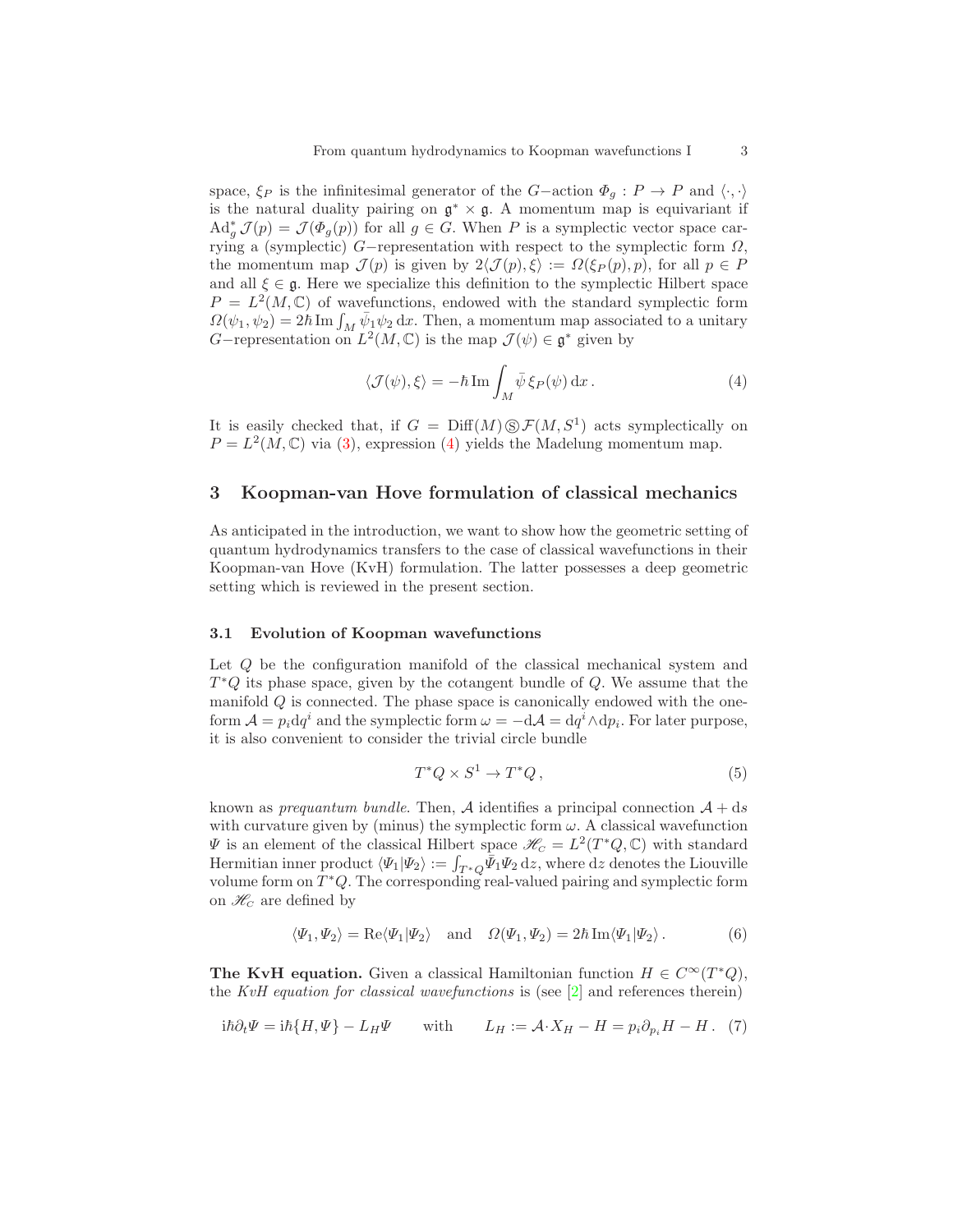#### 4 F. Gay-Balmaz and C. Tronci

Here,  $X_H$  is the Hamiltonian vector field associated to H so that  $i_{X_H} \omega = dH$ , and  $\{H, K\} = \omega(X_H, X_K)$  is the canonical Poisson bracket, extended to Cvalued functions by  $\mathbb{C}$ -linearity. In addition, we recognize that  $L_H$  identifies the Lagrangian function (on phase-space) associated to the Hamiltonian  $H$ . The right hand side of [\(7\)](#page-2-1) defines the covariant Liouvillian operator

$$
\widehat{\mathcal{L}}_H = i\hbar \{H, \ \} - L_H \tag{8}
$$

also known as prequantum operator, which is easily seen to be an unbounded Hermitian operator on  $\mathcal{H}_C$ . As a consequence, the KvH equation [\(7\)](#page-2-1) is a Hamiltonian system with respect to the symplectic form [\(6\)](#page-2-2) and the Hamiltonian

<span id="page-3-2"></span>
$$
h(\Psi) = \int_{T^*Q} \bar{\Psi} \widehat{\mathcal{L}}_H \Psi \, \mathrm{d}z \,. \tag{9}
$$

Lie algebraic structure. We remark that the correspondence  $H \mapsto \widehat{\mathcal{L}}_H$  satisfies

$$
[\hat{\mathcal{L}}_H, \hat{\mathcal{L}}_F] = i\hbar \hat{\mathcal{L}}_{\{H, F\}},
$$
\n(10)

for all  $H, F \in C^{\infty}(T^*Q)$ . Hence, it follows that on its domain, the operator

<span id="page-3-0"></span>
$$
\Psi \mapsto -i\hbar^{-1}\widehat{\mathcal{L}}_H\Psi \tag{11}
$$

defines a skew-Hermitian (or, equivalently, symplectic) left representation of the Lie algebra  $(C^{\infty}(T^*Q), \{\ ,\ \})$  of Hamiltonian functions on  $\mathscr{H}_C$ . We shall show that the Lie algebra action [\(11\)](#page-3-0) integrates into a unitary action of the group of strict contact transformations of  $(5)$  on  $\mathcal{H}_c$ , when the first cohomology group  $H^1(T^*Q,\mathbb{R})=0$  (or, equivalently,  $H^1(Q,\mathbb{R})=0$ ).

Madelung transform. As discussed in the introduction, the KvH equation possesses an alternative formulation arising from the Madelung transform. By mimicking the quantum case, we write  $\Psi = \sqrt{D}e^{iS/\hbar}$  so that [\(7\)](#page-2-1) yields

<span id="page-3-1"></span>
$$
\partial_t S + \{S, H\} = L_H, \qquad \partial_t D + \{D, H\} = 0.
$$
 (12)

Then, the first Madelung equation is revealing of the dynamics of the classical phase, which reads

$$
\frac{\mathrm{d}}{\mathrm{d}t}S(t,\eta(t,z)) = L_H(\eta(t,z)),\tag{13}
$$

where  $\eta(t)$  is the flow of  $X_H$ . We remark that taking the differential of the first equation in  $(12)$  leads to

$$
(\partial_t + \mathcal{L}_{X_H})(dS - \mathcal{A}) = 0, \qquad (14)
$$

which is written in terms of the Lie derivative  $\mathcal{L}_{X_H} = \text{di}_{X_H} + \text{i}_{X_H} \text{d}$ . At this point, one would be tempted to set  $dS = A$  so that the second equation in [\(12\)](#page-3-1) simply acquires the same meaning as the classical Liouville equation. However, things are not that easy: unless one allows for topological singularities in the phase variable S, the relation  $dS = A$  cannot hold and therefore the link between the KvH equation [\(7\)](#page-2-1) and the classical Liouville equation needs extra care. However, we shall come back to the Madelung picture later on to show how this may be extended beyond the current context.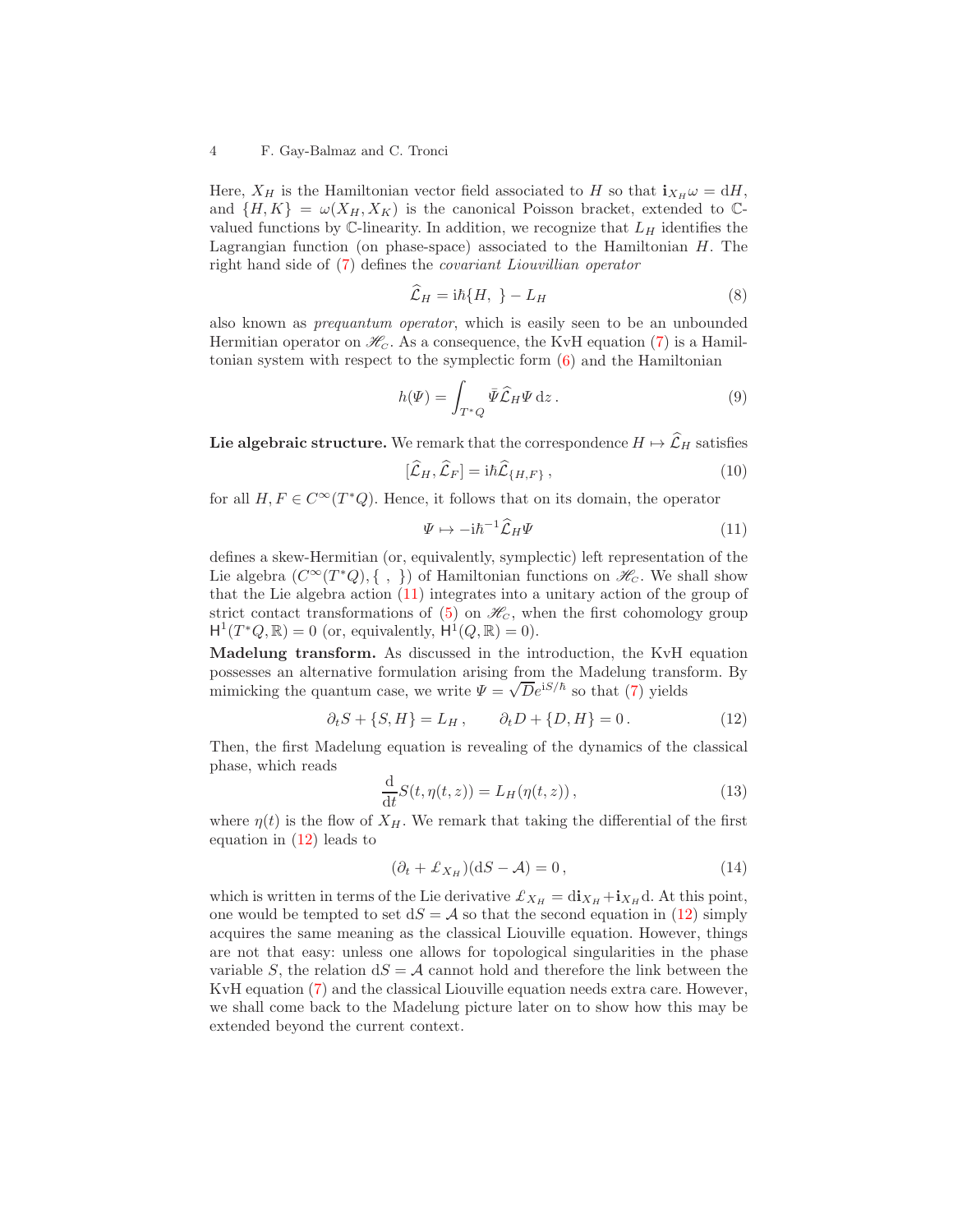### 3.2 Strict contact transformations

Having characterized the KvH equation and the Lie algebraic structure of prequantum operators, we now move on to characterizing their underlying group structure in terms of (strict) contact transformations and their unitary representation on Koopman wavefunctions.

Connection preserving automorphisms. Given the trivial prequantum bun-dle [\(5\)](#page-2-3), we consider its automorphism group given by  $\text{Diff}(T^*Q)\,\circledS\,\mathcal{F}(T^*Q, S^1)$ . There is a unitary representation of this group on  $\mathcal{H}_C$  given by

<span id="page-4-1"></span>
$$
\Psi \mapsto U_{(\eta, e^{i\varphi})}\Psi = \sqrt{J_{\eta}^{-1}} (e^{-i\varphi/\hbar}\Psi) \circ \eta^{-1}, \qquad (15)
$$

where  $(\eta, e^{i\varphi}) \in \text{Diff}(T^*Q) \otimes \mathcal{F}(T^*Q, S^1)$ . This is essentially the same representation as in  $(3)$ , upon replacing the quantum configuration space M with the classical phase space  $T^*Q$ . A relevant subgroup of the automorphism group  $Diff(T^*Q) \textcircled{s} \mathcal{F}(T^*Q, S^1)$  is given by the group of connection-preserving automorphisms of the principal bundle  $(5)$ : this group is given by

<span id="page-4-0"></span>
$$
Aut_{\mathcal{A}}(T^*Q\times S^1) = \left\{ (\eta, e^{\mathrm{i}\varphi}) \in \mathrm{Diff}(T^*Q) \,\circledS\,\mathcal{F}(T^*Q, S^1) \bigm| \eta^*\mathcal{A} + \mathrm{d}\varphi = \mathcal{A} \right\},\tag{16}
$$

where  $\eta^*$  denotes pullback. The above transformations were studied extensively in van Hove's thesis [\[10\]](#page-7-1) and are known as forming the group of strict contact diffeomorphisms. Note that the relation  $\eta^* A + d\varphi = A$  implies

<span id="page-4-2"></span>
$$
\eta^*(d\mathcal{A}) = 0, \qquad \varphi(z) = \theta + \int_{z_0}^z (\mathcal{A} - \eta^* \mathcal{A}), \qquad (17)
$$

so that  $\eta$  is a symplectic diffeomorphism, i.e.  $\eta \in \text{Diff}_{\omega}(T^*Q)$ . Also,  $\varphi$  is determined up to a constant phase  $\theta = \varphi(z_0)$  since  $H^1(T^*Q, \mathbb{R}) = 0$  and thus the line integral above does not depend on the curve connecting  $z_0$  to z. The Lie algebra of  $(16)$  is

$$
\mathfrak{aut}_{\mathcal A}(T^*Q\times S^1)=\left\{(X,\nu)\in\mathfrak{X}(T^*Q)\,\circledS\,\mathcal{F}(T^*Q)\,\left|\right.\,\pounds_X\mathcal{A}+\mathrm{d}\nu=0\right\}
$$

and we notice that this is isomorphic to the Lie algebra  $\mathcal{F}(T^*Q)$  endowed with the canonical Poisson structure. The Lie algebra isomorphism is  $H \in$  $\mathcal{F}(T^*Q) \longmapsto (X_H, -L_H) \in \mathfrak{aut}_{\mathcal{A}}(T^*Q \times S^1).$ 

The van Hove representation. As a subgroup of the semidirect product  $Diff(T^*Q) \textcircled{s} \mathcal{F}(T^*Q, S^1)$ , the group  $Aut_{\mathcal{A}}(T^*Q \times S^1)$  inherits from [\(15\)](#page-4-1) a unitary representation, which is obtained by replacing [\(17\)](#page-4-2) in [\(15\)](#page-4-1). First appeared in van Hove's thesis  $[10]$ , we shall call this the *van Hove representation*. Then, a direct computation shows that  $-i\hbar^{-1}\widehat{\mathcal{L}}_H$  emerges as the infinitesimal generator of this representation, i.e., we have

$$
\left. \frac{d}{d\epsilon} \right|_{\epsilon=0} U_{(\eta_{\epsilon}, e^{i\varphi_{\epsilon}})} \Psi = -i\hbar^{-1} \widehat{\mathcal{L}}_H \Psi,\tag{18}
$$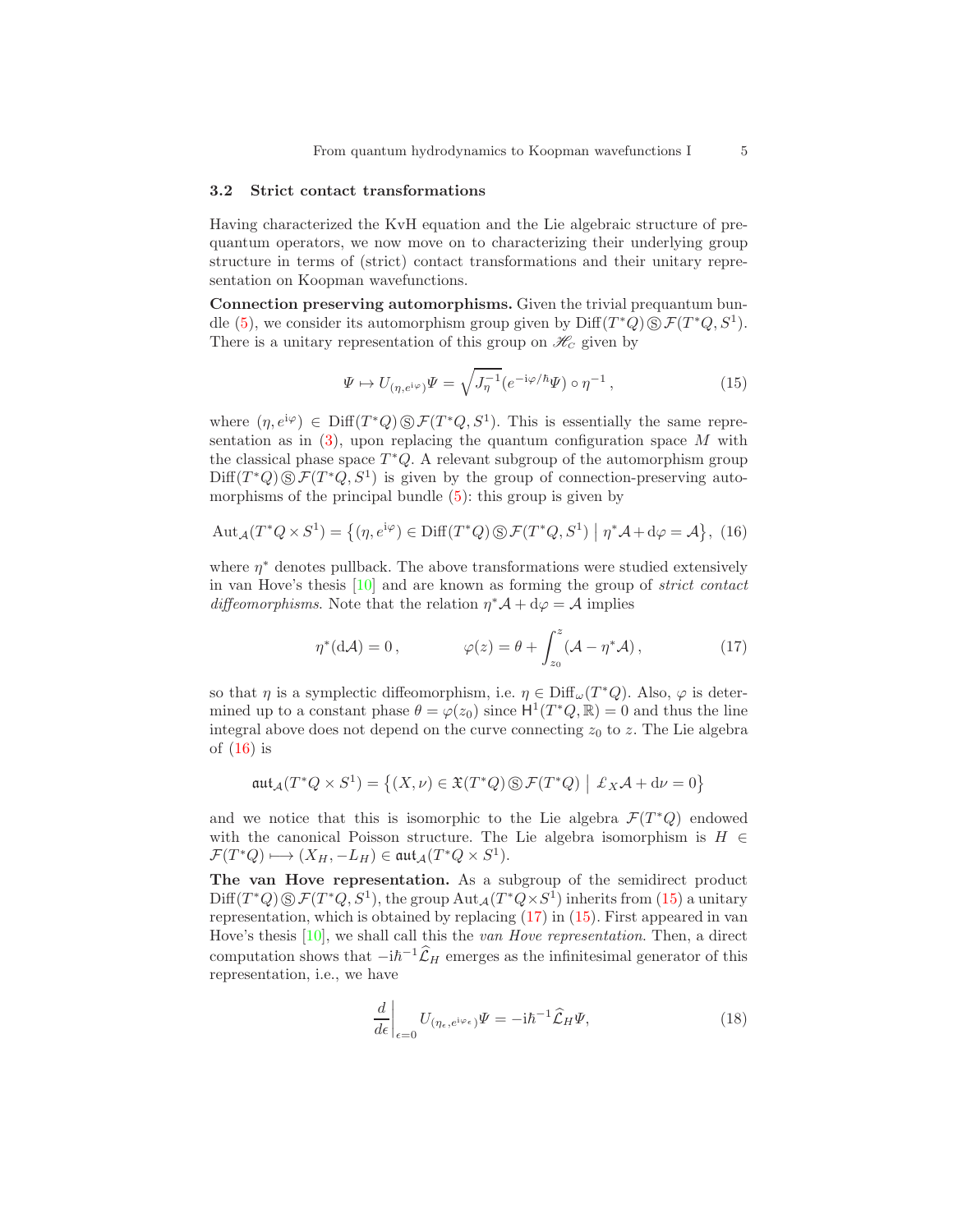for a path  $(\eta_{\epsilon}, e^{i\varphi_{\epsilon}}) \in \text{Aut}_{\mathcal{A}}(T^*Q \times S^1)$  tangent to  $(X_H, -L_H)$  at  $(id, 1)$ . Being an infinitesimal generator of the representation [\(15\)](#page-4-1) restricted to  $\text{Aut}_{\mathcal{A}}(T^*Q \times S^1)$ ,  $\widehat{\mathcal{L}}_H$  is equivariant, namely

$$
U^{\dagger}_{(\eta, e^{i\varphi})} \hat{\mathcal{L}}_H U_{(\eta, e^{i\varphi})} = \hat{\mathcal{L}}_{H \circ \eta} , \quad \forall (\eta, e^{i\varphi}) \in \text{Aut}_{\mathcal{A}}(T^*Q \times S^1) .
$$
 (19)

## 3.3 Momentum maps and the classical Liouville equation

Having discussed the geometry underlying the KvH equation [\(7\)](#page-2-1), we are now in the position of presenting its relation to classical mechanics in terms of a momentum map taking Koopman wavefunctions to distributions on phasespace  $[2]$ . Since the representation  $(15)$  is unitary, it is symplectic with re-spect to the symplectic form [\(6\)](#page-2-2) and admits a momentum map  $\mathcal{J}: \mathcal{H}_C \rightarrow$ Den( $T^*Q$ ), where Den( $T^*Q$ ) denotes the space of density distributions on  $T^*Q$ . From the general formula [\(4\)](#page-2-0) for momentum maps for unitary representations, we have  $\langle \mathcal{J}(\Psi), F \rangle = \int_{T^*Q} \bar{\Psi} \hat{\mathcal{L}}_F \Psi \, \mathrm{d}z$ , where  $\langle , \rangle$  denotes the  $L^2$ -pairing between  $\mathcal{F}(T^*Q)$  and its dual  $Den(T^*Q)$ . This yields the expression

<span id="page-5-0"></span>
$$
\mathcal{J}(\Psi) = |\Psi|^2 - \text{div}(\mathbb{J}\mathcal{A}|\Psi|^2) + i\hbar\{\Psi,\bar{\Psi}\}\
$$

$$
= |\Psi|^2 - \text{div}(\bar{\Psi}\mathbb{J}(\mathcal{A}\Psi + i\hbar\nabla\Psi)).
$$
 (20)

Here, the divergence is associated to the Liouville form and  $\mathbb{J}: T^*(T^*Q) \to$  $T(T^*Q)$  is defined by  $\{F, H\} = \langle dF, \mathbb{J}(dH)\rangle$ . This equivariant momentum map is a Poisson map with respect to the symplectic Poisson structure  ${f, h}(W)$  on  $\mathcal{H}_c$  and the Lie-Poisson structure  $\{f, h\}(\rho)$  on  $Den(T^*Q)$ . With an abuse of notation, we write

$$
\{\!\!\{f,h\}\!\!\}(\varPsi) = \frac{1}{2\hbar}\operatorname{Im}\int_{T^\ast Q} \!\!\frac{\overline{\delta f}}{\delta \psi}\frac{\delta h}{\delta \psi}\,\mathrm{d} z \quad \longrightarrow \quad \{\!\!\{f,h\}\!\!\}(\rho) = \int_{T^\ast Q} \!\!\!\rho \left\{\frac{\delta f}{\delta \rho},\frac{\delta h}{\delta \psi}\right\}\mathrm{d} z \,.
$$

Hence, if  $\Psi(t)$  is a solution of the KvH equation, the density  $\rho(t) = \mathcal{J}(\Psi(t))$  in [\(20\)](#page-5-0) solves the Liouville equation  $\partial_t \rho = \{H, \rho\}$ . A density of the form [\(20\)](#page-5-0) is not necessarily positive definite. However, the Liouville equation generates the sign-preserving evolution  $\rho(t) = \eta(t) * \rho_0$ , where  $\eta(t)$  is the flow of  $X_H$ , thereby recovering the usual probabilistic interpretation. In summary, we have the following scheme:



Having characterized the classical phase-space density in terms of Koopman wavefunctions [\(20\)](#page-5-0), we ask if this representation is sufficient to reproduce all the possible classical densities. For example, Gaussian densities allow for this representation [\[2\]](#page-7-5). However, this may not be true in more general cases for which KvH theory needs to be extended appropriately.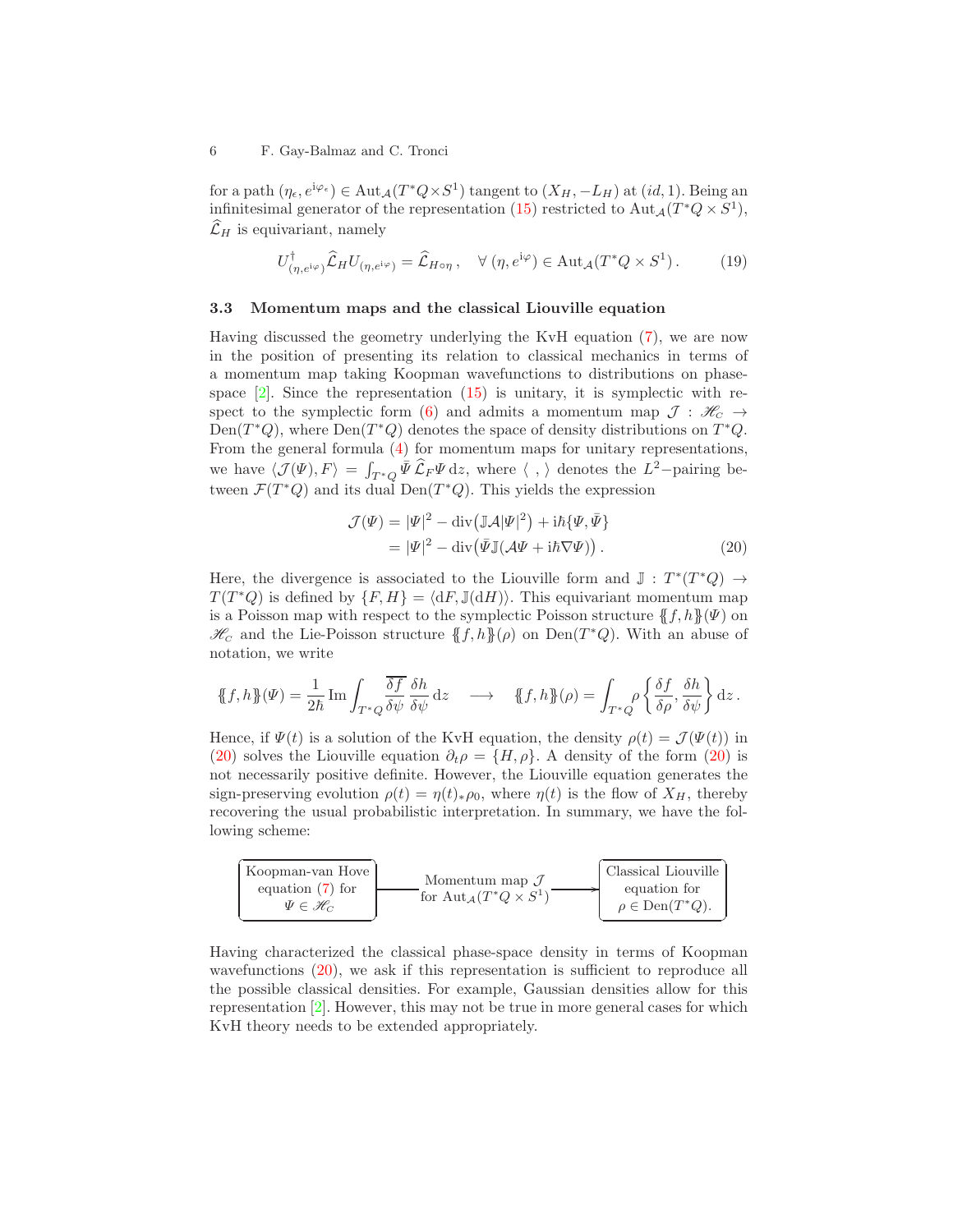## 4 Hydrodynamic quantities and von Neumann operators

Let us start our discussion by introducing Madelung's hydrodynamic quantities

$$
\left(\hbar\mathop{\rm Im}\nolimits(\varPsi^*\nabla\varPsi),|\varPsi|^2\right)=(D\nabla S,D)=:(\sigma,D)
$$

as they arise from applying the momentum map [\(2\)](#page-1-1) to the Koopman wavefunction. We notice that the KvH Hamiltonian [\(9\)](#page-3-2) is rewritten in terms of these variables as

<span id="page-6-2"></span>
$$
h(\sigma, D) = \int_{T^*Q} (X_H \cdot \sigma - DL_H) \, \mathrm{d}z \,. \tag{21}
$$

Then, upon using the results in Section [3.1,](#page-2-4) we write the evolution equations as

<span id="page-6-3"></span>
$$
(\partial_t + \pounds_{X_H})(\sigma - D\mathcal{A}) = 0, \qquad \partial_t D + \text{div}(DX_H) = 0. \tag{22}
$$

These variables provide an alternative representation of the classical density via the momentum map  $(20)$ , that is

<span id="page-6-4"></span>
$$
\rho = D + \operatorname{div}(\mathbb{J}\sigma - \mathbb{J}AD). \tag{23}
$$

Once again, one is tempted to set  $\sigma = D\mathcal{A}$  so that  $\rho = D$ , thereby eliminating all possible restrictions arising from specific representations of the classical density. However, we have  $d(\sigma/D) = 0$  and even if one allows for topological singularities in the phase so that  $\nabla S = A$  and  $\rho = |\Psi|^2$ , the last relation prevents the existence of  $\delta$ −like particle solutions. These observations lead us to the necessity of extending the present construction in order to include more general classical distributions.

Von Neumann operator. Here, we exploit the analogy between classical and quantum wavefunctions to introduce a self-adjoint von Neumann operator  $\Theta$ . We write the von Neumann evolution equation [\[2\]](#page-7-5)

<span id="page-6-0"></span>
$$
i\hbar \frac{\partial \hat{\theta}}{\partial t} = [\hat{\mathcal{L}}_H, \hat{\theta}], \qquad (24)
$$

so that  $\hat{\Theta} = \Psi \Psi^{\dagger}$  recovers that KvH equation [\(7\)](#page-2-1). Here, the adjoint is defined so that  $\Psi_1^{\dagger} \Psi_2 = \langle \Psi_1 | \Psi_2 \rangle$ . However, in the present discussion, we allow for a general von Neumann operator  $\widehat{\Theta}$  with unit trace, while we do not necessarily restrict  $\widehat{\Theta}$ to be positive-definite, although this can be set as a convenient initial condition. As is well known, equation [\(24\)](#page-6-0) is a Hamiltonian system with the following Lie-Poisson structure:

<span id="page-6-1"></span>
$$
\{\!\!\{\!f,h\}\!\!\}\,(\widehat{\Theta}) = -i\hbar^{-1}\operatorname{Tr}\left(\widehat{\Theta}\left[\frac{\delta f}{\delta\widehat{\Theta}}, \frac{\delta h}{\delta\widehat{\Theta}}\right]\right), \qquad h(\widehat{\Theta}) = \operatorname{Tr}\left(\widehat{\mathcal{L}}_H\widehat{\Theta}\right). \tag{25}
$$

**Momentum map.** As shown in  $[3]$ , the representation  $(3)$  on the wavefunction transfers naturally to a unitary action on the von Neumann operator that is conveniently written in terms of its integral kernel  $\mathcal{K}_{\widehat{\Theta}}(z, z').$  Indeed, one writes

$$
\mathcal{K}_{\widehat{\Theta}}(z, z') \mapsto \sqrt{J_{\chi}^{-1}(z) J_{\chi}^{-1}(z')} e^{-i\hbar^{-1}(\varphi(z) - \varphi(z'))} \mathcal{K}_{\widehat{\Theta}}(\chi^{-1}(z), \chi^{-1}(z')) \,,
$$